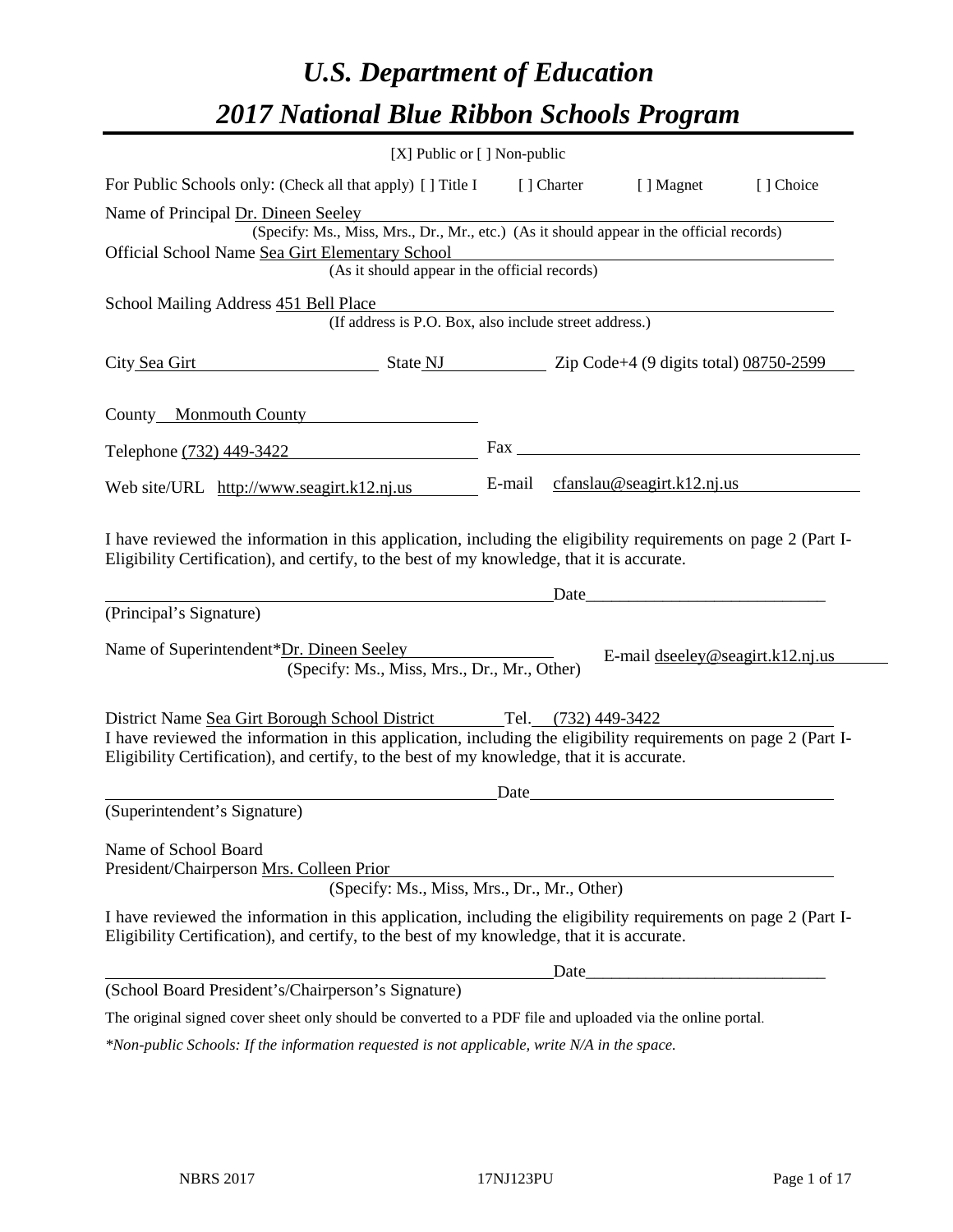The signatures on the first page of this application (cover page) certify that each of the statements below, concerning the school's eligibility and compliance with U.S. Department of Education and National Blue Ribbon Schools requirements, are true and correct.

- 1. The school configuration includes one or more of grades K-12. (Schools on the same campus with one principal, even a K-12 school, must apply as an entire school.)
- 2. All nominated public schools must meet the state's performance targets in reading (or English language arts) and mathematics and other academic indicators (i.e., attendance rate and graduation rate), for the all students group and all subgroups, including having participation rates of at least 95 percent using the most recent accountability results available for nomination.
- 3. To meet final eligibility, all nominated public schools must be certified by states prior to September 2017 in order to meet all eligibility requirements. Any status appeals must be resolved at least two weeks before the awards ceremony for the school to receive the award.
- 4. If the school includes grades 7 or higher, the school must have foreign language as a part of its curriculum.
- 5. The school has been in existence for five full years, that is, from at least September 2011 and each tested grade must have been part of the school for the past three years.
- 6. The nominated school has not received the National Blue Ribbon Schools award in the past five years: 2012, 2013, 2014, 2015, or 2016.
- 7. The nominated school has no history of testing irregularities, nor have charges of irregularities been brought against the school at the time of nomination. The U.S. Department of Education reserves the right to disqualify a school's application and/or rescind a school's award if irregularities are later discovered and proven by the state.
- 8. The nominated school has not been identified by the state as "persistently dangerous" within the last two years.
- 9. The nominated school or district is not refusing Office of Civil Rights (OCR) access to information necessary to investigate a civil rights complaint or to conduct a district-wide compliance review.
- 10. The OCR has not issued a violation letter of findings to the school district concluding that the nominated school or the district as a whole has violated one or more of the civil rights statutes. A violation letter of findings will not be considered outstanding if OCR has accepted a corrective action plan from the district to remedy the violation.
- 11. The U.S. Department of Justice does not have a pending suit alleging that the nominated school or the school district as a whole has violated one or more of the civil rights statutes or the Constitution's equal protection clause.
- 12. There are no findings of violations of the Individuals with Disabilities Education Act in a U.S. Department of Education monitoring report that apply to the school or school district in question; or if there are such findings, the state or district has corrected, or agreed to correct, the findings.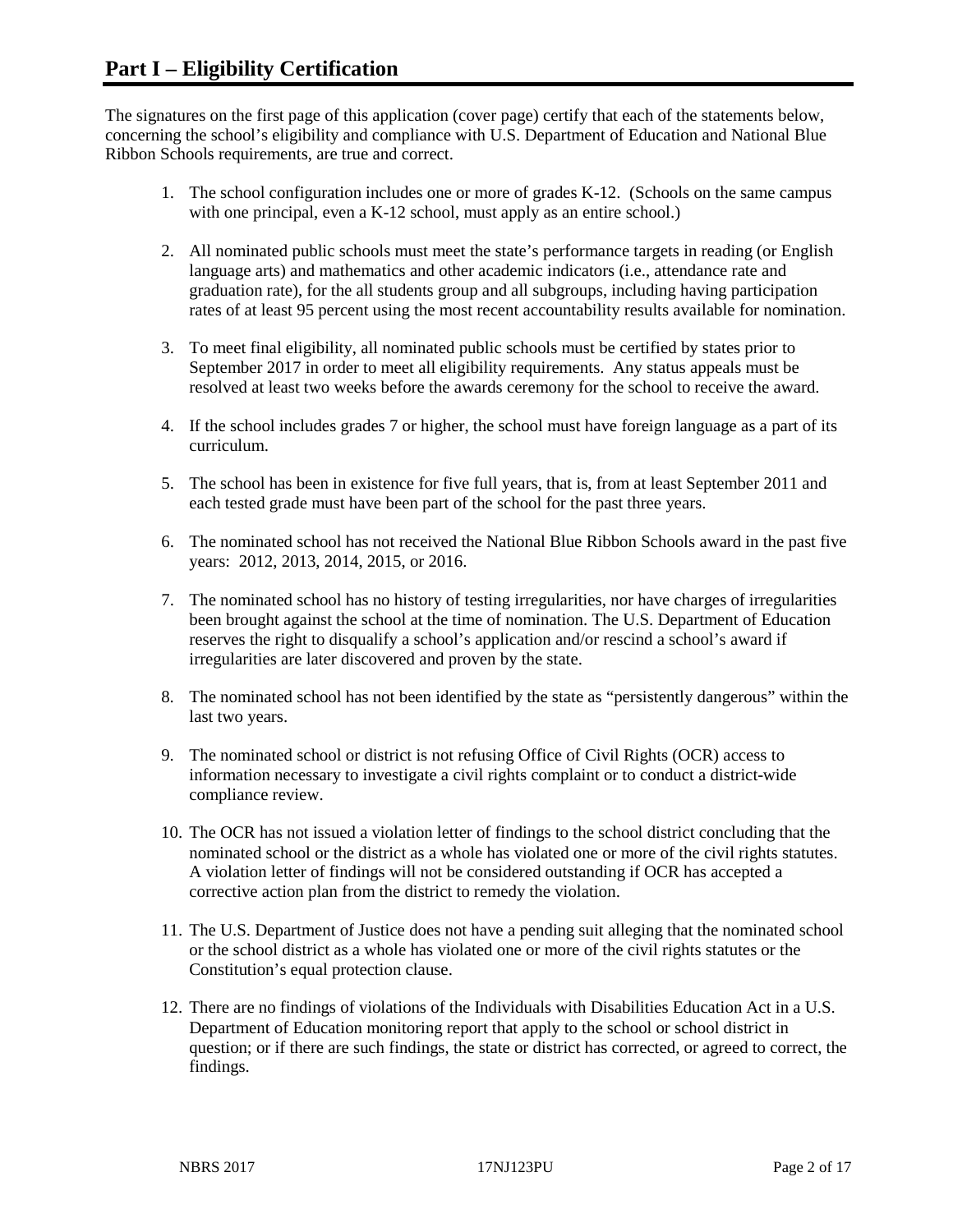#### **Data should be provided for the most recent school year (2016-2017) unless otherwise stated.**

#### **DISTRICT**

1. Number of schools in the district  $1$  Elementary schools (includes K-8) (per district designation): 0 Middle/Junior high schools  $\underline{0}$  High schools 0 K-12 schools

#### 1 TOTAL

**SCHOOL** (To be completed by all schools)

- 2. Category that best describes the area where the school is located:
	- [] Urban or large central city [ ] Suburban with characteristics typical of an urban area [X] Suburban [ ] Small city or town in a rural area [ ] Rural
- 3. Number of students as of October 1, 2016 enrolled at each grade level or its equivalent in applying school:

| Grade                           | # of         | # of Females | <b>Grade Total</b> |
|---------------------------------|--------------|--------------|--------------------|
|                                 | <b>Males</b> |              |                    |
| <b>PreK</b>                     | 10           | 3            | 13                 |
| K                               | 4            | 5            | 9                  |
| $\mathbf{1}$                    | 7            | 6            | 13                 |
| $\boldsymbol{2}$                | 8            | 7            | 15                 |
| 3                               | 8            | 8            | 16                 |
| $\overline{\mathbf{4}}$         | 15           | 9            | 24                 |
| 5                               | 4            | 10           | 14                 |
| 6                               | 10           | 6            | 16                 |
| 7                               | 9            | 4            | 13                 |
| 8                               | 6            | 5            | 11                 |
| 9                               | 0            | 0            | 0                  |
| 10                              | 0            | 0            | 0                  |
| 11                              | 0            | 0            | 0                  |
| 12 or higher                    | 0            | 0            | 0                  |
| <b>Total</b><br><b>Students</b> | 81           | 63           | 144                |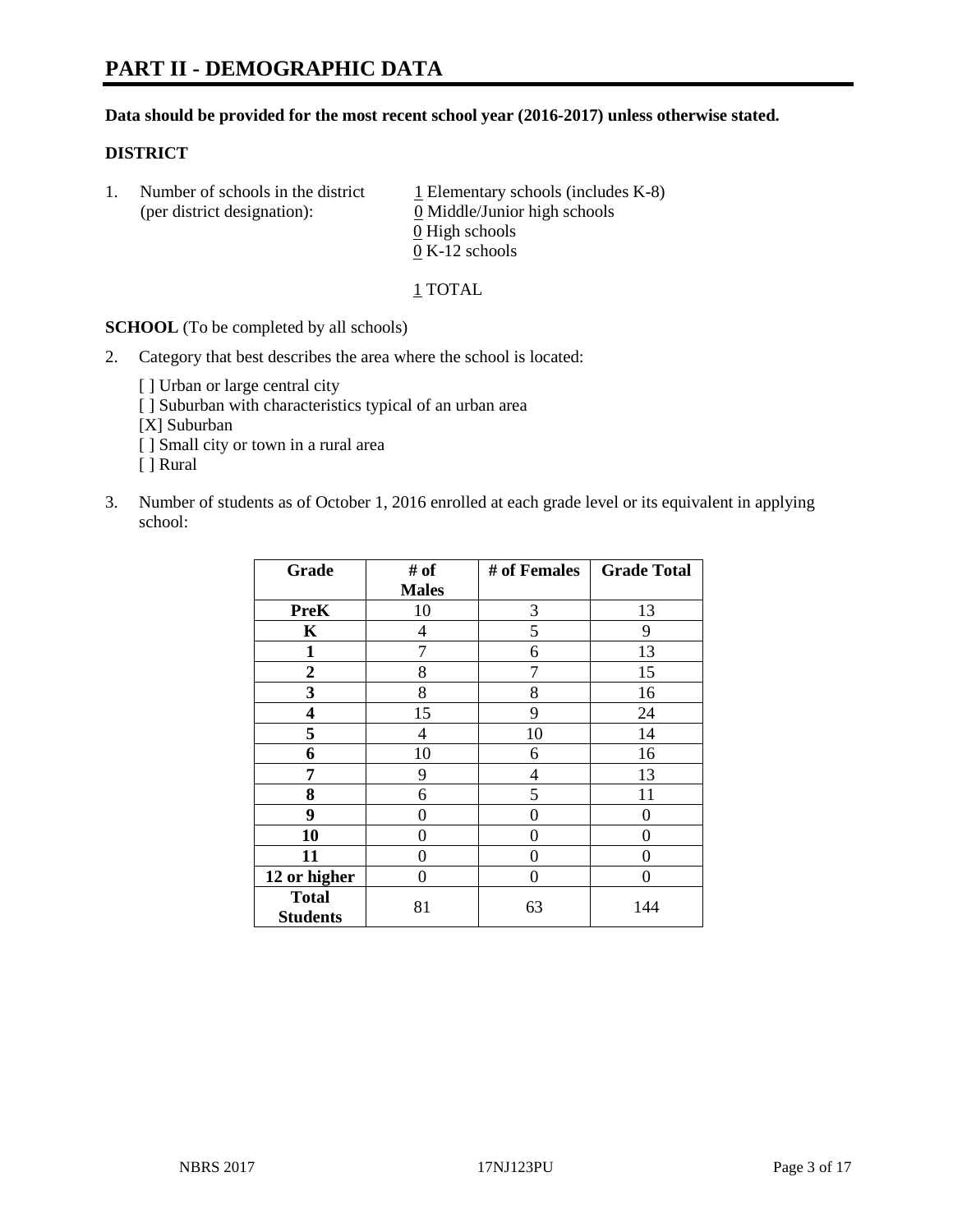4. Racial/ethnic composition of  $\qquad \qquad \underline{0}$  % American Indian or Alaska Native the school: 5 % Asian

 % Black or African American % Hispanic or Latino % Native Hawaiian or Other Pacific Islander 93 % White % Two or more races **100 % Total**

(Only these seven standard categories should be used to report the racial/ethnic composition of your school. The Final Guidance on Maintaining, Collecting, and Reporting Racial and Ethnic Data to the U.S. Department of Education published in the October 19, 2007 *Federal Register* provides definitions for each of the seven categories.)

5. Student turnover, or mobility rate, during the 2015 – 2016 school year: 1%

This rate should be calculated using the grid below. The answer to (6) is the mobility rate.

| <b>Steps For Determining Mobility Rate</b>         | Answer |  |
|----------------------------------------------------|--------|--|
| (1) Number of students who transferred to          |        |  |
| the school after October 1, 2015 until the         |        |  |
| end of the 2015-2016 school year                   |        |  |
| (2) Number of students who transferred             |        |  |
| <i>from</i> the school after October 1, 2015 until |        |  |
| the end of the 2015-2016 school year               |        |  |
| (3) Total of all transferred students [sum of      |        |  |
| rows $(1)$ and $(2)$ ]                             |        |  |
| (4) Total number of students in the school as      | 153    |  |
| of October 1, 2015                                 |        |  |
| $(5)$ Total transferred students in row $(3)$      | 0.007  |  |
| divided by total students in row (4)               |        |  |
| $(6)$ Amount in row $(5)$ multiplied by 100        |        |  |

6. English Language Learners (ELL) in the school:  $0\%$ 

0 Total number ELL

Specify each non-English language represented in the school (separate languages by commas):

- 7. Students eligible for free/reduced-priced meals:  $0\%$ Total number students who qualify: 0
- 8. Students receiving special education services: 6 %

9 Total number of students served

Indicate below the number of students with disabilities according to conditions designated in the Individuals with Disabilities Education Act. Do not add additional conditions. It is possible that students may be classified in more than one condition.

| 0 Autism                | 1 Orthopedic Impairment                               |
|-------------------------|-------------------------------------------------------|
| 0 Deafness              | 3 Other Health Impaired                               |
| 0 Deaf-Blindness        | 3 Specific Learning Disability                        |
| 0 Emotional Disturbance | 2 Speech or Language Impairment                       |
| 0 Hearing Impairment    | 0 Traumatic Brain Injury                              |
| 0 Mental Retardation    | $\underline{0}$ Visual Impairment Including Blindness |
| 1 Multiple Disabilities | <b>0</b> Developmentally Delayed                      |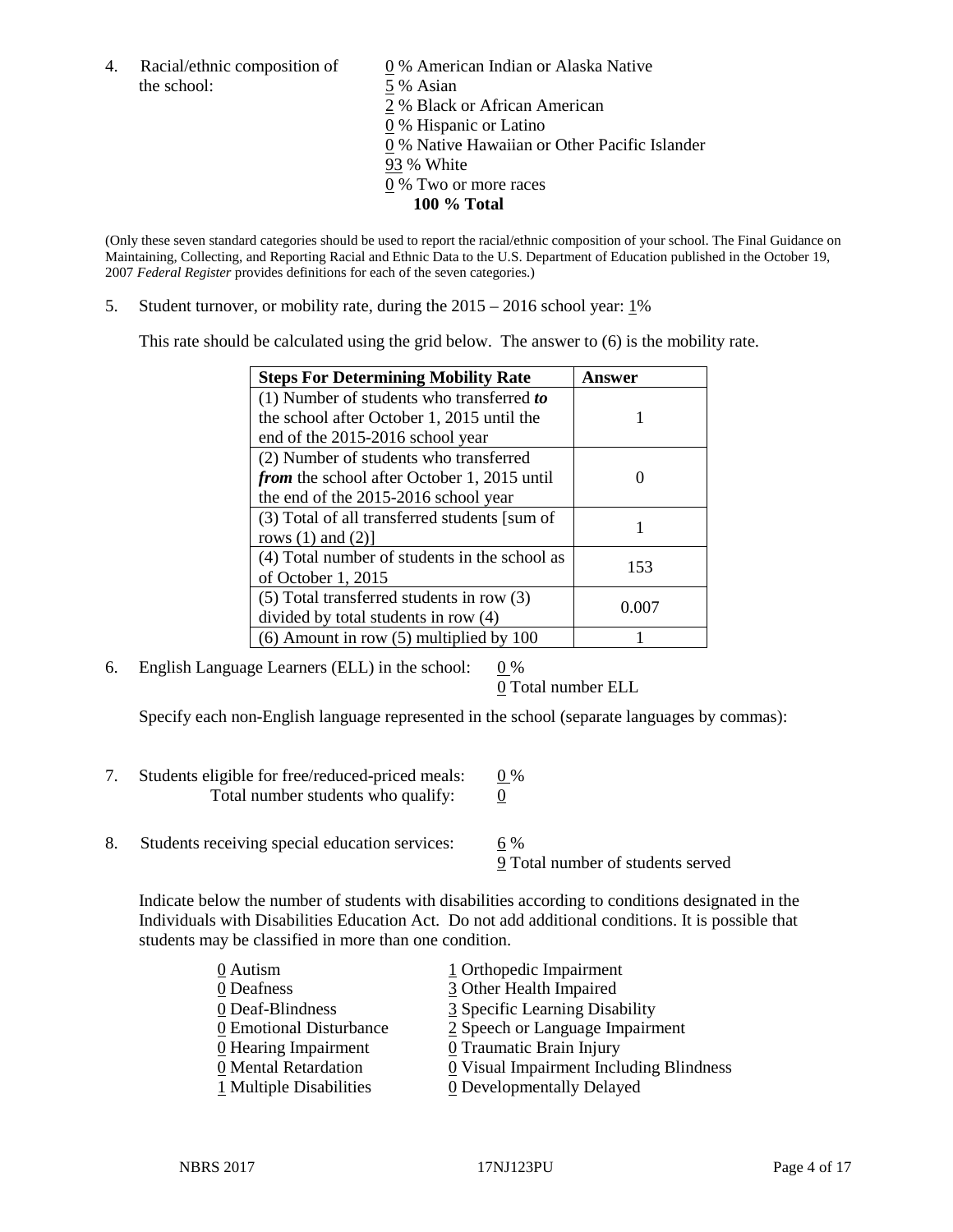- 9. Number of years the principal has been in her/his position at this school:  $\frac{4}{3}$
- 10. Use Full-Time Equivalents (FTEs), rounded to nearest whole numeral, to indicate the number of school staff in each of the categories below:

|                                        | <b>Number of Staff</b> |
|----------------------------------------|------------------------|
| Administrators                         |                        |
| Classroom teachers including those     |                        |
| teaching high school specialty         | 16                     |
| subjects                               |                        |
| Resource teachers/specialists/coaches  |                        |
| e.g., reading, math, science, special  | 7                      |
| education, enrichment, technology,     |                        |
| art, music, physical education, etc.   |                        |
| Paraprofessionals under the            |                        |
| supervision of a licensed professional | 3                      |
| supporting single, group, or classroom |                        |
| students.                              |                        |
| Student support personnel              |                        |
| e.g., guidance counselors, behavior    |                        |
| interventionists, mental/physical      |                        |
| health service providers,              |                        |
| psychologists, family engagement       |                        |
| liaisons, career/college attainment    |                        |
| coaches, etc.                          |                        |

- 11. Average student-classroom teacher ratio, that is, the number of students in the school divided by the FTE of classroom teachers, e.g.,  $22:1$  16:1
- 12. Show daily student attendance rates. Only high schools need to supply yearly graduation rates.

| <b>Required Information</b> | 2015-2016 | $2014 - 2015$ | 2013-2014 | 2012-2013 | 2011-2012 |
|-----------------------------|-----------|---------------|-----------|-----------|-----------|
| Daily student attendance    | 96%       | 95%           | 95%       | 96%       | 95%       |
| High school graduation rate | $0\%$     | 0%            | 0%        | 9%        | 0%        |

#### 13. **For high schools only, that is, schools ending in grade 12 or higher.**

Show percentages to indicate the post-secondary status of students who graduated in Spring 2016.

| <b>Post-Secondary Status</b>                  |    |
|-----------------------------------------------|----|
| Graduating class size                         |    |
| Enrolled in a 4-year college or university    | 0% |
| Enrolled in a community college               | 0% |
| Enrolled in career/technical training program | 0% |
| Found employment                              | 0% |
| Joined the military or other public service   | 0% |
| $\Delta$ ther                                 |    |

14. Indicate whether your school has previously received a National Blue Ribbon Schools award. Yes X No

If yes, select the year in which your school received the award. 2005

15. In a couple of sentences, provide the school's mission or vision statement.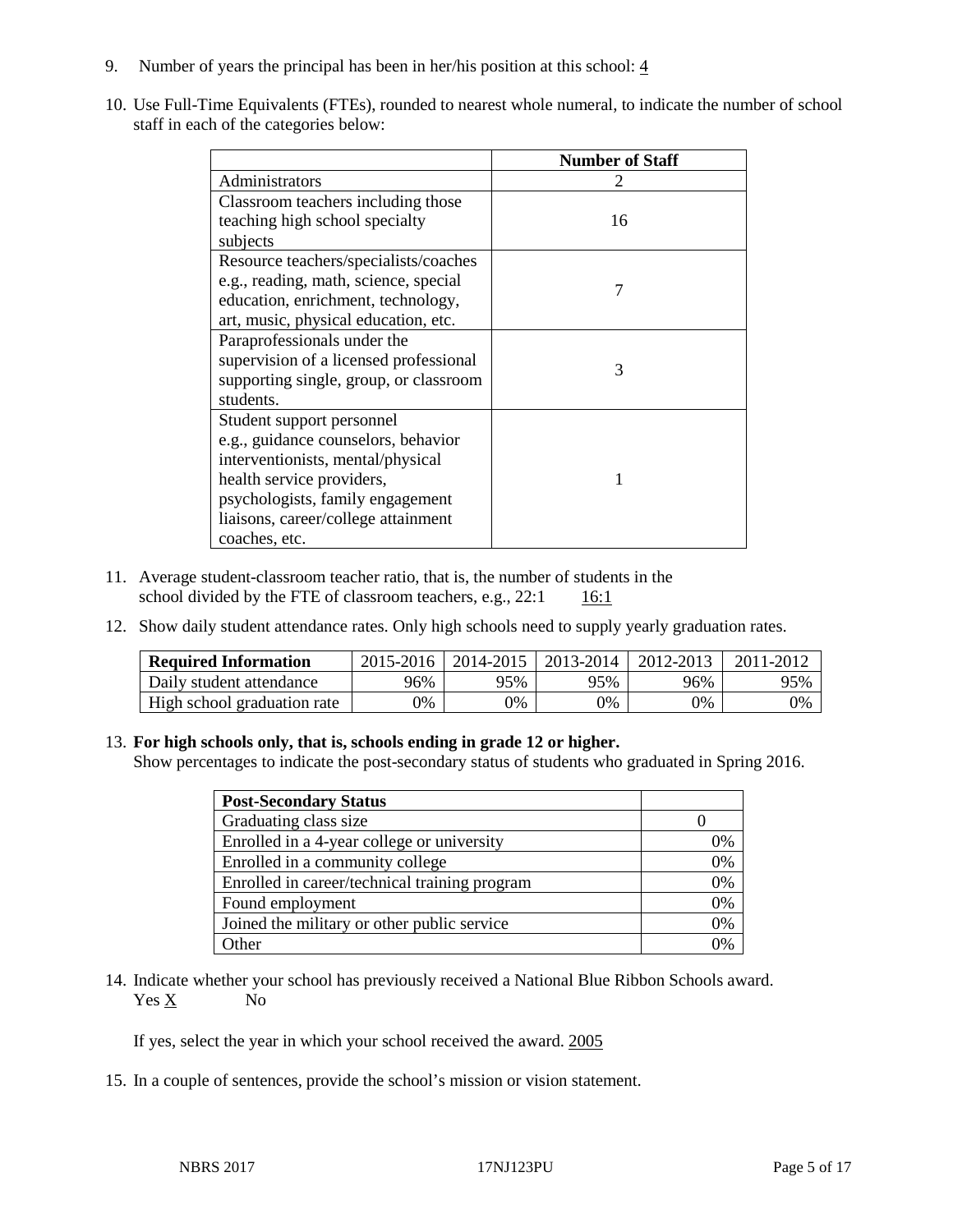Sea Girt Elementary School nurtures creativity and imagination while empowering our students with the knowledge, skills, and values needed to think critically, respect themselves and others, and to achieve their highest potential as life-long learners.

16. **For public schools only**, if the school is a magnet, charter, or choice school, explain how students are chosen to attend.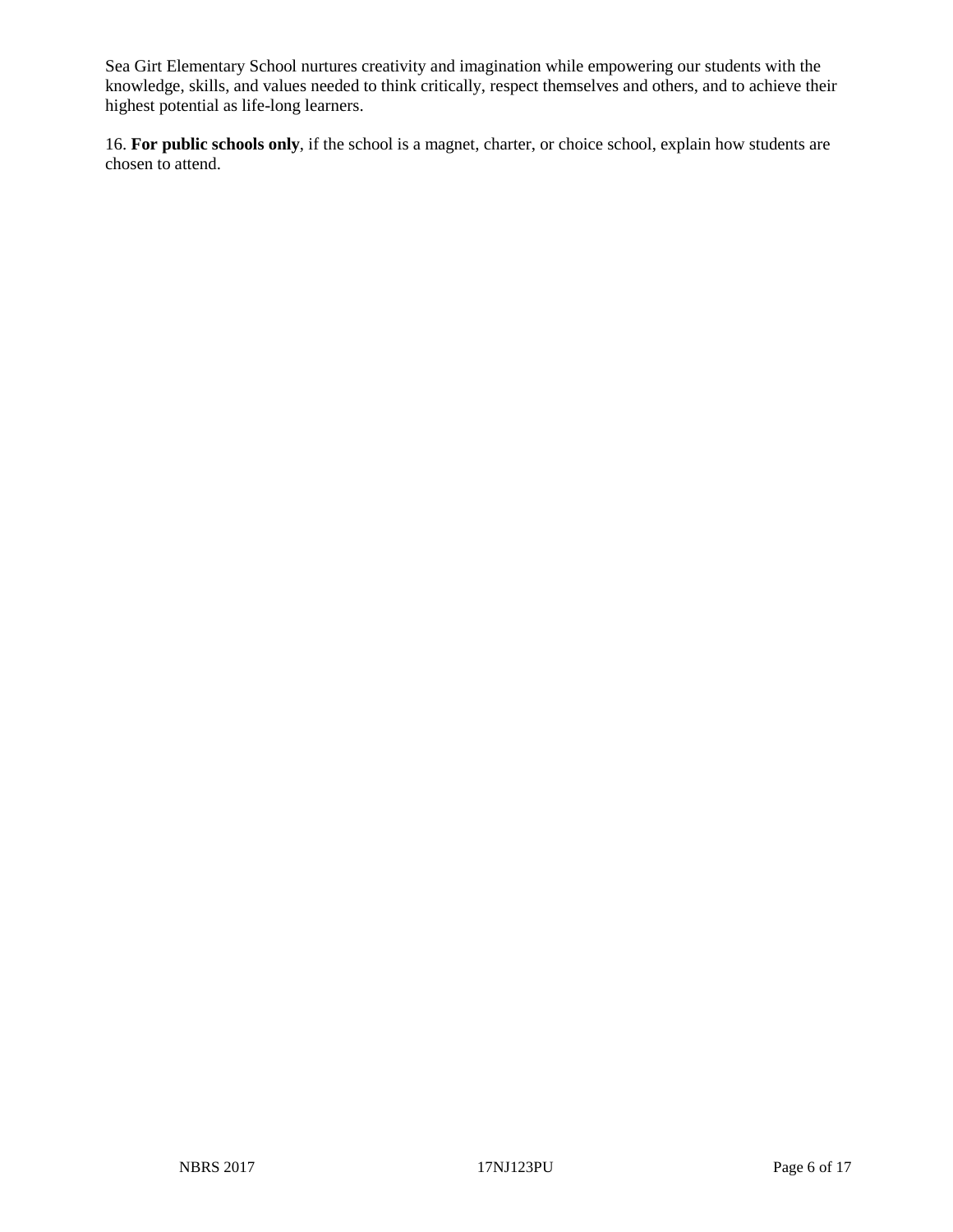## **PART III – SUMMARY**

Sea Girt Elementary School is nationally recognized as a Blue Ribbon School by the United States Department of Education. The Blue Ribbon recognition our school has enjoyed for over a decade has served as a source of tremendous pride in our community. It provides validation for the hard work and accomplishments by our faculty and students. This accomplishment is proudly memorialized at the front entrance of our school where the emblem is memorialized within the brickwork and throughout our means of communication including our school website and letterhead. The Blue Ribbon Award is often referenced as one of several reasons new families choose to move into our tight-knit community.

Sea Girt Elementary School was founded in 1970 to establish a local public school for its growing beach community. It remains the only school in the borough and serves students in grades Pre-kindergarten to eight. There is one class per grade level where the children grow to know one another so well, which contributes to the unique family atmosphere within our school. Faculty members enjoy long, successful careers in our school and many of them teach siblings from within the same families; so they get to know these families well. There are dozens of active civic organizations in the borough that contribute to the wellbeing of the community. Several of these organizations use the school facilities for various functions on a regular basis. The school is the cornerstone of the community.

As previously mentioned, in our small school setting, children become a part of an extended school family. Pre-kindergarten through fifth grade students are self-contained and students in Grades 6-8 are departmentalized during an eight-period day with an additional lunch/recess period. In addition to the core academics of language arts, mathematics, science and social studies, pre-kindergarten through eighth grade students receive instruction from highly-qualified faculty in world language, art, music, physical education, media and technology skills. Instructional aides are all certified and experienced teachers.

A rigorous instructional program is offered in a supportive, caring environment which promotes personal growth and achievement. The national and state standards serve as the baseline for locally developed curricula. Results of standardized testing indicate superior student achievement as measured against national and state standards.

Academic performance is a priority at the Sea Girt Elementary School along with the values of selfdiscipline, honesty, fairness, courtesy, responsibility and respect. Traditional family values are instilled by expectation and example, and the faculty expects the best performance from each student both in and out of the classroom. Social decision making classes are a part of the regularly scheduled weekly coursework for all students and team-taught with our counselor and classroom teachers.

The faculty is highly professional and committed to excellence in all areas. Teachers work collaboratively through Professional Learning Communities (PLCs) for professional reflection, data analysis, goal creation and shared planning. The faculty enjoy a warm rapport with the students and their parents and actively participate in community events outside of the regular school day.

A diversified extracurricular program is available to students with over 90% of eligible students participating in one or more programs. There is long-standing commitment and support to the arts. The performing arts program consists of drama productions, class plays, chorus, band, and music lessons. We are proud that our students perform in a stage production annually from the time they are in the Prekindergarten through eighth grade. Athletic programs include soccer, basketball, baseball, softball, cheerleading and tennis. School teams are noted for their winning traditions, discipline and sportsmanship. Students may join the garden club, safety patrol, school newspaper, Peer Leaders and Model U.N. clubs. A variety of student service projects helps to develop a sense of social responsibility including students coordinating food and gift drives for the needy and preparing Thanksgiving and holiday baskets.

Strong ties between home and school enrich the quality of Sea Girt Elementary School as parents generously support school activities with personal commitment and involvement through the Parent Teacher Organization (PTO). The PTO is involved through volunteerism, raising funds and scheduling school-wide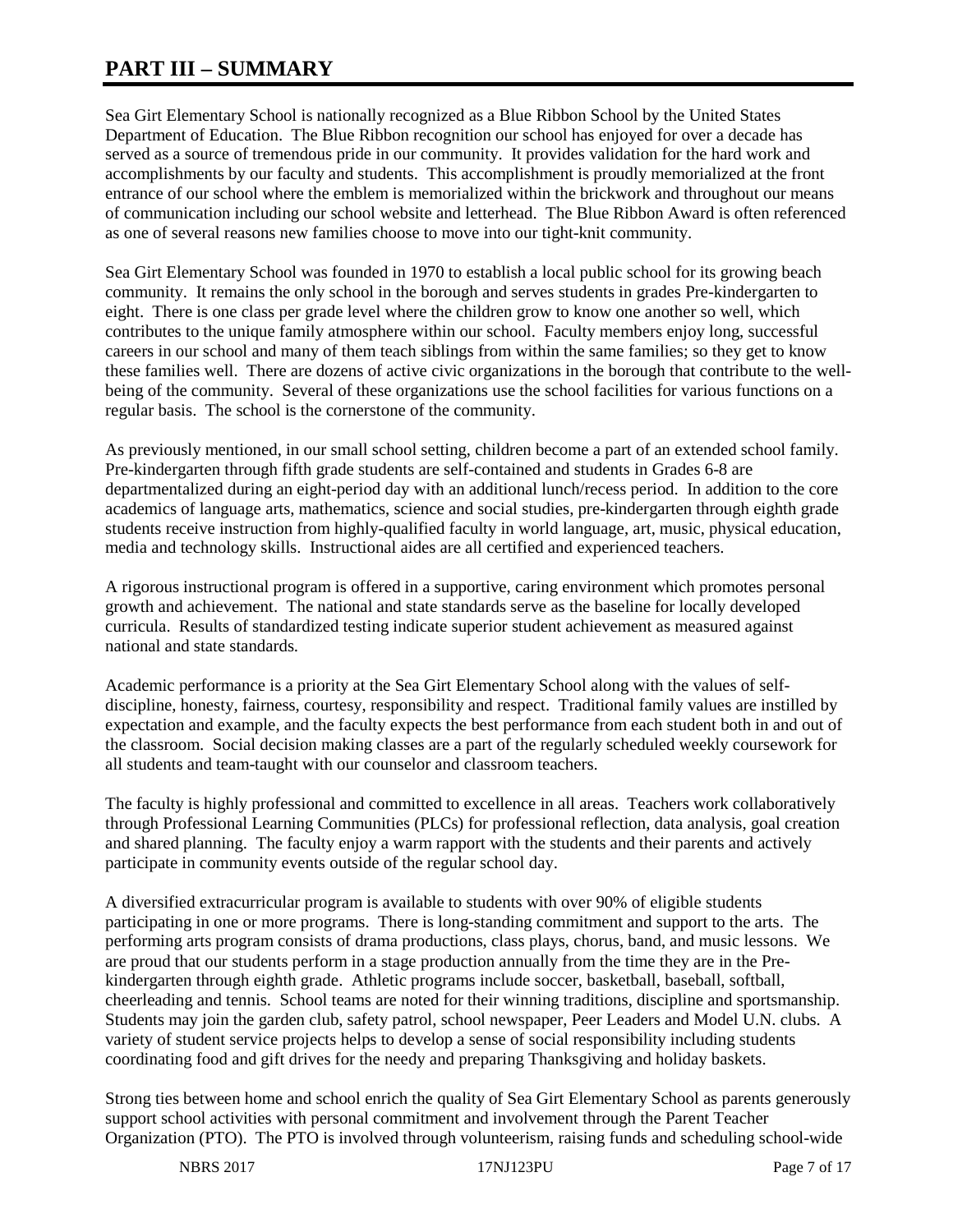events and assemblies.

The Sea Girt Educational Foundation has coordinated large scale projects that include the South Grounds basketball and tennis courts, the North Grounds field projects, turf, playground and outdoor luncheon areas. The Booster Club organizes soccer, flag football, cross country, and basketball programs for Grades K-8 coached by parent volunteers. They have also donated team jackets, baseball and basketball scoreboards, equipment and uniforms in support of the school's athletic program. With strong ties between the home, school and community we are able to enrich the quality of educational life at Sea Girt Elementary School.

Sea Girt enjoys a sending/receiving relationship with nearby Manasquan High School. Sea Girt graduates have also earned placement to attend the prestigious vocational academies. All of these high schools are acknowledged for successful academic programs leading to college acceptances. Based on high school academic programs, extracurricular programs and standardized assessment scores, former Sea Girt Elementary School students are routinely accepted to some of the most highly competitive universities in the country.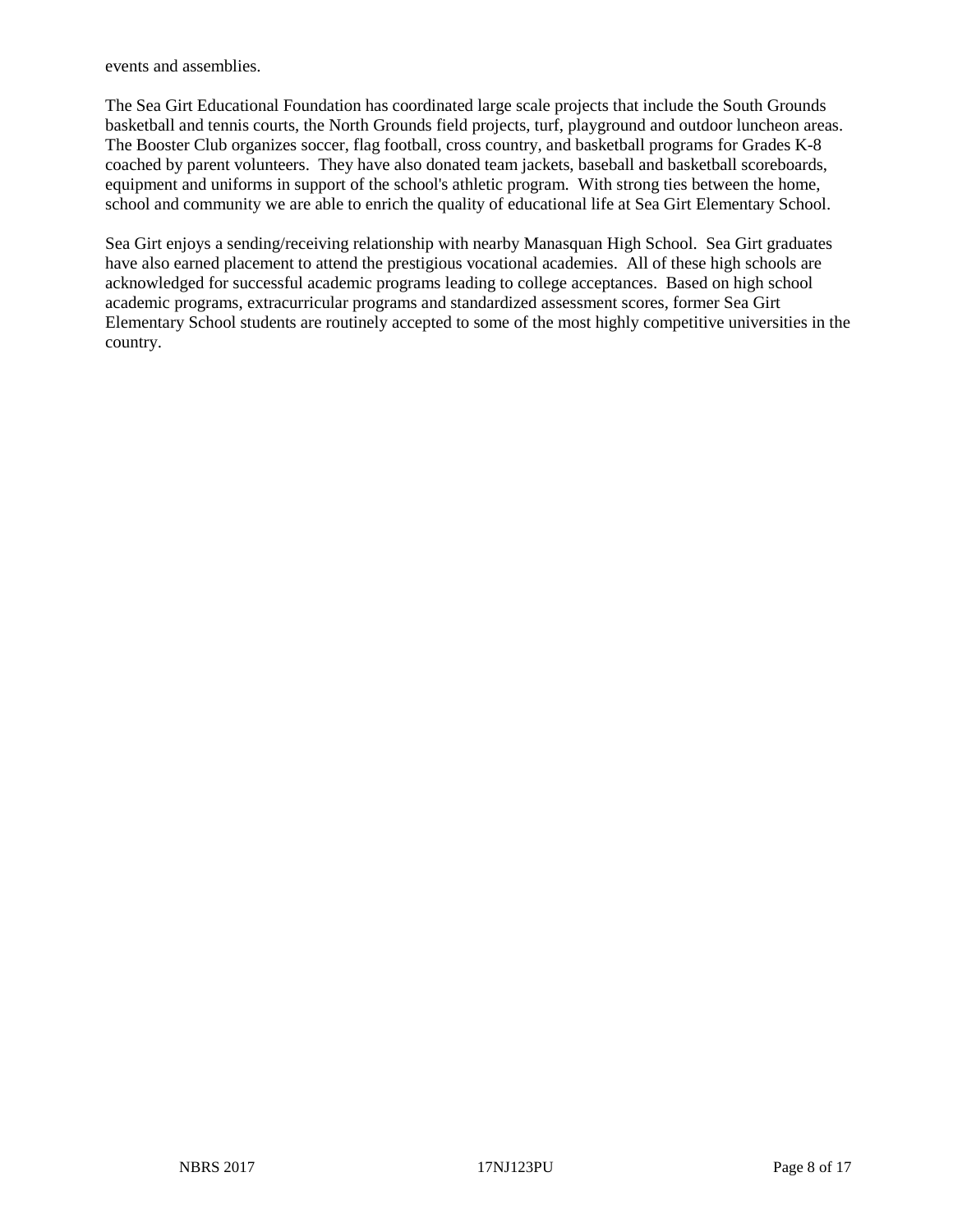### **1. Core Curriculum:**

The curricula at Sea Girt Elementary School is directly tied to the Common Core State Standards, New Jersey Core Curriculum Content Standards and Next Generation Science Standards. It is currently under revision to align with the New Jersey Student Learning Standards by the summer of 2017. Teachers develop the local curricula using a "backward design" process.

The academic program is exemplary and designed to foster a passion for life-long learning. Lessons across the disciplines incorporate the development of higher-order thinking and problem solving skills. Our classes provide students with differentiated instructional strategies to address individual learning styles and diverse student needs.

The balanced literacy program nurtures a love of reading and emphasizes comprehension, literary skills, grammar and vocabulary at all levels. Foundational reading and phonics skills are emphasized in the primary grades. Readers and writers workshop models, inclusive of guided reading and literacy center activities, are practiced in grades K-4. Leveled books and grade-level novels include informational and literary texts. Classroom libraries have tripled in size in the last few years to support the individualized approach to students reading at their "just right" levels. In grades 3 and 4, the focus transitions from phonics to vocabulary, as students focus on supporting ideas with textual evidence, synthesizing reading from multiple sources and analyzing texts. The writing program enables students to communicate effectively, coherently, and imaginatively through written expression. High performing students may participate in the Great Books program. There is an ongoing integration of literacy skills throughout the disciplines and our faculty acknowledges that we are all teachers of literacy.

The mathematics program follows standards established by the National Council of Teachers of Mathematics, often using manipulatives and cooperative learning groups to enhance problem solving skills. Students are sequentially taught concept skills and problem solving with a mastery level goal. The program is based on conceptual knowledge while stressing a strong foundation in basic facts and operations. Application of mathematical concepts to real life situations is used to create relevance. High performing students may participate in Algebra I and Geometry courses. Students in all grade levels also participate in financial literacy courses, following the Junior Achievement (JA) program. Through the JA program, students in grades 5, 6 and 8 participate in a culminating field trip to simulate the experience of serving as an entrepreneur to be successful in a global economy. The curriculum allows for remediation, enrichment and acceleration.

An inquiry approach is utilized in the science program. Students regularly engage in hands-on experiments at all grade levels. Our students annually raise chicks and virtually "tag along" with researchers in the field, this year in Antarctica. They raise butterflies from caterpillars. Students plan a trip to be a spectator at the Iditarod Trail Sled Dog Race and follow 5 mushers via GPS trackers and record their data on a spreadsheet to analyze afterward. To develop students understanding of ecosystem connectivity and foster conservation ethics, this year, we began to raise trout from egg to fry in the classroom to ultimately release them into the local river. At the middle school level, students participate in a design thinking unit of study and a longitudinal beach survey project. Other projects include creating blogs, resumes, memos, emails and reports. Classes connect with other classrooms via the Global Sun Temperature Project in which they submit an introduction letter and data about the number of sunlight hours, an example of literacy and science together. Through exploratory learning, students emerge with greater analytical and critical thinking skills. Students participate in STEM classes in the lab that are co-taught by the classroom teachers and the highly qualified middle school science teacher. STEM classes utilize the 3-D printer to develop prototypes for the solutions they create to solve real-world problems.

In the social studies program, students explore civics, world history, United States history, with an extensive study of the Constitution, New Jersey history, economics and geography. Primary grades focus on respect, democratic concepts and citizenship. Studies include national and statewide elections. The pre-high social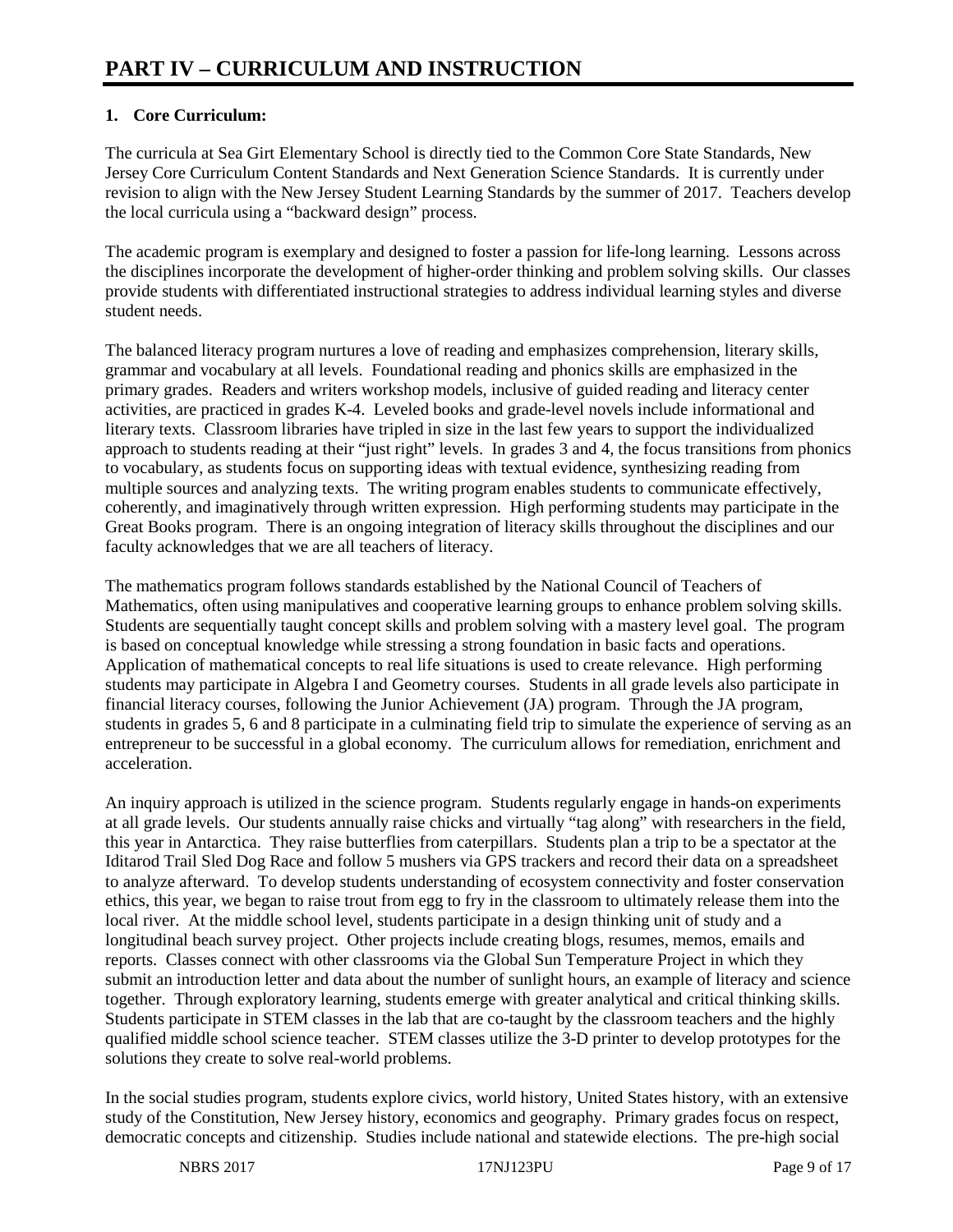studies teacher coordinates a Mock Election student performance to coincide with the Presidential Election that is attended by the larger borough community. The students and teacher write the script and dress in character to provide a satirical yet informative performance that captures the spirit of the political process, including the national debates. Student projects emphasize individual learning culminating tri-annually in the Pre-high World's Fair.

The pre-kindergarten program at SGES focuses on children's educational, physical, emotional and social growth and designed to provide the best start possible for early learners to prepare them for school success. The program concentrates on positive relationships and productive learning opportunities. It provides differentiated instruction for all students and prepares them for higher level thinking using a cross curricular approach. Students lead the morning meeting activities, inclusive of songs for literacy and mathematics learning. The program is structured so that the children engage in learning through play in center activities. Students develop plans for self-directed play and also engage in two teacher-facilitated centers for language arts and mathematics each day. Students use math manipulatives, participate in science experiments and are exposed to strategies and skills for a strong reading foundation. The teachers maintain daily anecdotal notes of students' progress and also formally assess students' abilities in reading and mathematics three times per year. Progress reports reflecting students' achievement in mastering the learning standards and growth in social-emotional development are also shared with parents each semester. The pre-kindergarten students demonstrate exemplary performance on summative rating scales confirming they are ready for kindergarten at the end of each year. The pre-kindergarten teachers are members of the primary team of teachers that meet monthly for curriculum collaboration and professional development.

#### **2. Other Curriculum Areas:**

World language classes are taught in Grades PK-8. Beginning in the primary grades, students participate in Spanish classes multiple times per week. Some of the key skills that students master in Spanish are being able to describe themselves, their families, homes, school, pastimes, and sports in great detail. They are also able to describe their lives in Sea Girt, specifically about members of the community, places of interest and municipal services. The goal for our students is to graduate elementary school having mastered the standards of Spanish I and ready to enter into Spanish II in high school. Our eighth graders also have the opportunity to participate in a year-long Italian or French class before the regular school day at our local receiving high school, which is within walking distance to our school. World Cultures is part of the cycle program for middle school students, which supports their understanding and appreciation of diverse cultures and languages.

Information and Communications Technology Literacy helps students learn how to find, interpret, analyze, evaluate, and communicate in a variety of forms using technology and media. We recognize the potential of media and technology to empower educators and their students to be 21st Century learners to meet the challenges of a global knowledge society. There are networked multimedia computers in the Technology Lab and students have scheduled technology classes weekly, co-taught by the homeroom and media teacher at the elementary level. There are three computer carts and two iPad carts of 30 devices each available for teacher sign-out to utilize for class activities. Pre-kindergarten through third grade classes also have iPads in their classrooms to use daily. The Grades 3-8 one-to-one laptop program is designed for each child to have their own device for the school year. The laptops are an integral part of classwork as well as homework. Students utilize Google Apps for Education for collaboration and submitting their work electronically. We have a "Google Team" of teachers that were trained extensively and turn-key that training to our faculty. A wired and wireless local area network connects classroom computer stations with the resources of the school building as well as the Internet. Each classroom has Internet access and interactive digital whiteboards. Each morning, video announcements and news are broadcast to the classrooms. The library collection is available by way of a web-based computerized database which can be browsed in school as well as from home. Pre-high students are introduced to social networking, Google Classroom, Microsoft Office and apps that span the disciplines.

Our school has a demonstrated commitment to the arts. All students in grades PK-8 have music and art classes. Middle school students may select to participate in a semester long art clubs with specific focuses that change each cycle. Instructional methods in music include incorporation of technology through an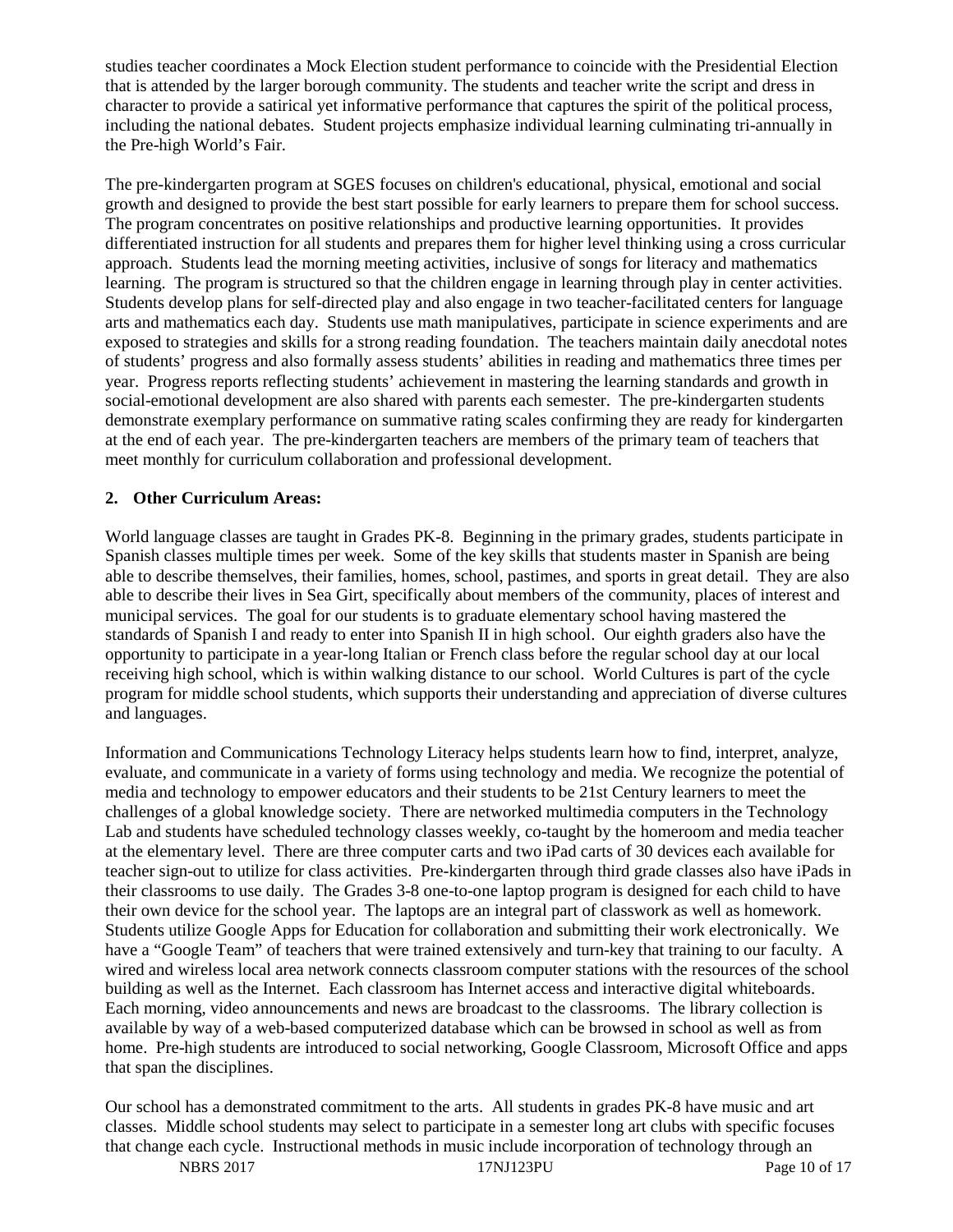interactive online curriculum, Google Apps for Education and iPad applications, such as Tenuto and Garage Band. A variety of literature, including varied texts on composers and music theory and various performance methods, including Recorder Karate. Band and instrument lessons are offered to students in grades 4-8, with district funded small group instrument lessons continuing over the summer months. Prehigh students have the opportunity to participate in the sending district band concert for 3 years leading up to high school, which provides an opportunity to meet students from the 6 other districts that send to the same high school and overwhelmingly, our students in the band choose to participate. All of the students in the school perform in grade level musicals or choral performances annually. They also enter a regional competition to showcase their talents. Opportunities for performance provides the ability to be creative and expressive which develops an enhanced sense of poise, self-esteem and confidence.

Physical education classes are scheduled for all grade levels 2-3 times weekly in addition to a 25 minute recess for all grade levels. Personal fitness and lifelong sports are the goals for the classes. An archery unit has developed as a favorite for our students each winter. Health classes focus on health literacy and are cotaught by the physical education teacher and school nurse each week. In grade 5, students participate in the Law Enforcement Against Drugs (LEAD) program co-taught by a trained Sea Girt Police officer and the classroom teacher. Seventh graders participate in a suicide prevention program team-taught by the school nurse, counselor and physical education teacher.

#### **3. Instructional Methods, Interventions, and Assessments:**

The instructional program at Sea Girt Elementary School is exemplary. Classes begin with a warm-up or pre-assessment activity, guiding students to make connections with prior learning or serving as the anticipatory set for what they are about to learn. Teachers use a constructivist approach to lesson delivery, so the students are activating their prior knowledge or bridging connections to learn new material. Guided then independent practice activities are incorporated, and during this time it is customary for teachers to provide small group or individualized coaching to enrich or remediate students for those particular learning standards. Interactive, state of the art, active walls are installed in every classroom, and they work together with our teachers' and students' 1:1 devices for easy integration of surveys and assessments to provide information on the spot. The incorporation of meaningful technology provides teachers with real-time assessment information to help them to adjust their instruction or pacing during a lesson or unit of study. Additionally, exit cards and Google or other online assignment are commonly used as formative assessments and lesson reflection to close the lesson. Homework assignments may then be differentiated to meet and challenge the students at their mastery level.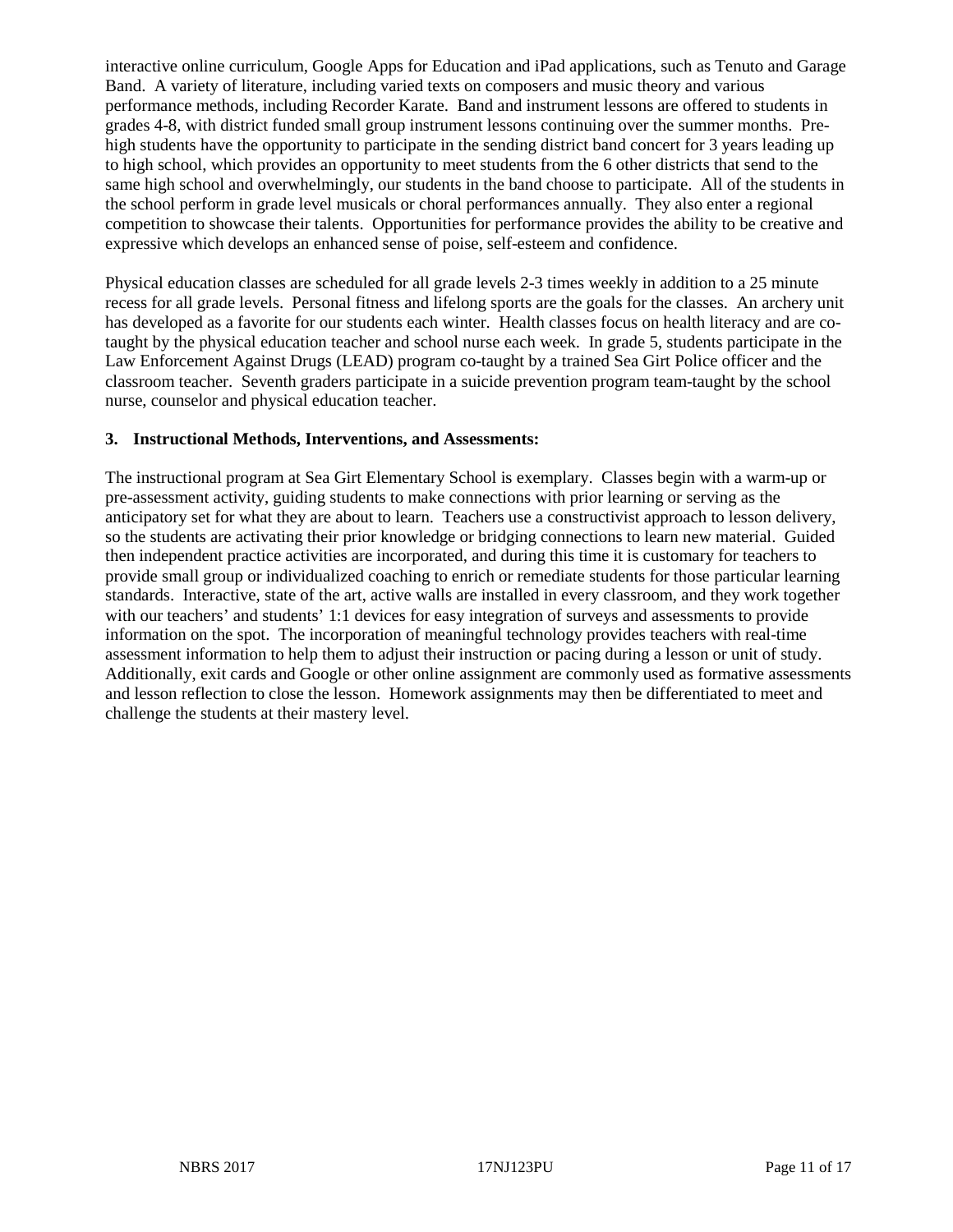Pop, and Middlebury Interactive Language for differentiating their language arts, mathematics, music, world language and science activities, inclusive of computer-based assessments, to support the learning standards. Teachers then review and analyze the data for their individual students as well as their classes to inform their lesson planning and instruction. Remediation and challenge assignments can then be assigned by the teachers to differentiate the experiences for the students. Teachers maintain anecdotal notes and engage in one-to-one student conferences regularly to discuss literature and writing as part of their formative assessment during literacy instruction at all grade levels.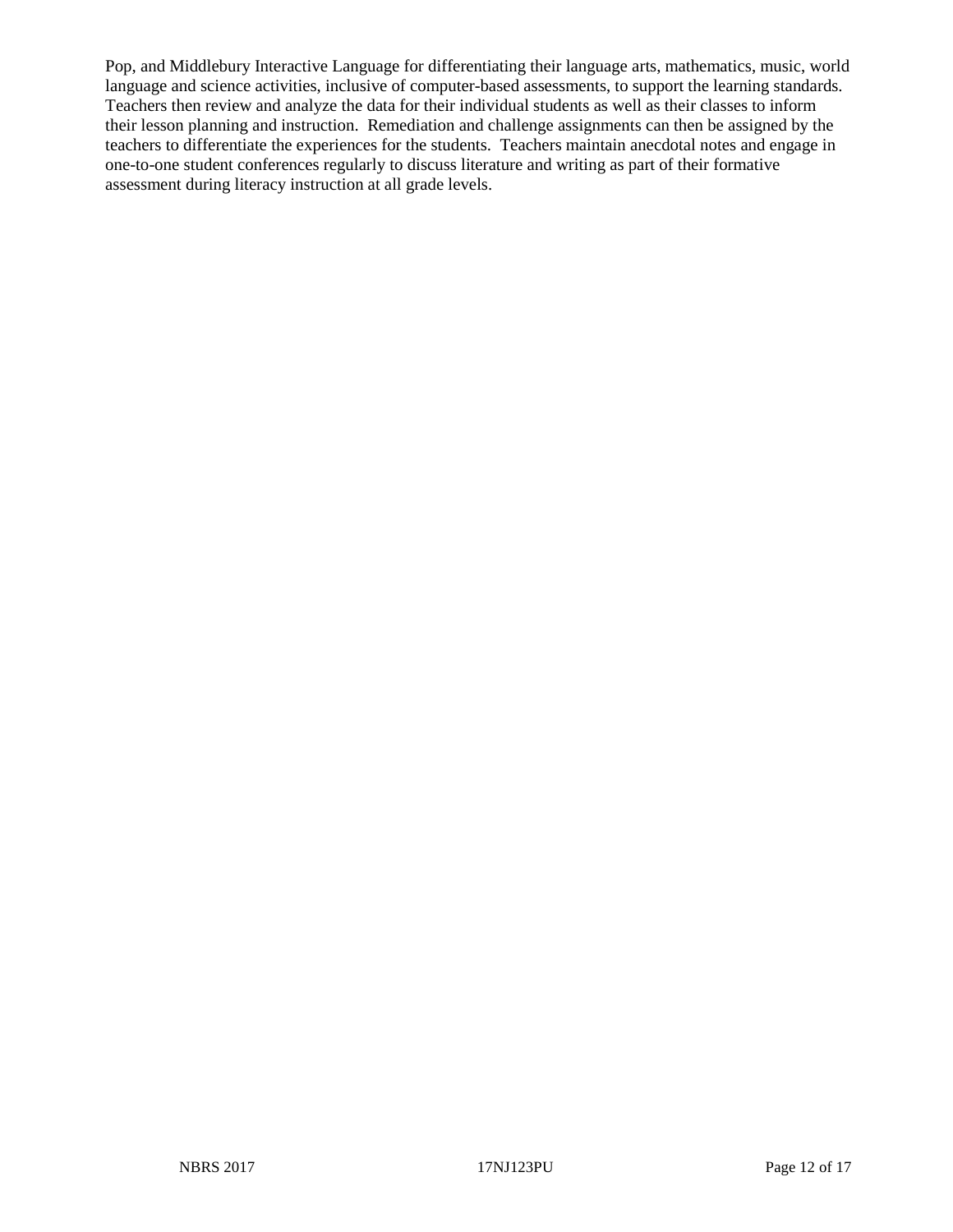#### **1. School Climate/Culture:**

School climate and culture is important for all of the constituents of our school. Our students' success depends upon their enjoyment of a consistently safe and positive learning environment. Thus, we developed a commitment to the incorporation of weekly Social Decision Making classes for our students co-facilitated by our guidance counselor and teachers. Morning meeting practices were established for students to have a "soft landing" and transition from home to school each day. The morning video announcements also share notable events involving our faculty or students, a famous quote to inspire our students and a challenge of the day that is centered on character education. We have mixed grade level classes each week, such as art, physical education or media, for students to engage in meaningful, structured activities with peers from either the grade level above or below their class. The Peer Leaders program engages our Pre-high leaders to interact and serve as role models with the younger students. These experiences build relationships and trust between the students and for the students with their teachers.

Students are recognized for positively impacting their peers and/or teachers by the faculty who awards them a "Bucket Filler" slip, based upon the children's book that describes bucket fillers as those who fill others' hearts with warmth through kind acts or praise as opposed to bucket dippers who cause others to feel deflated with unfriendly acts or statements. We have "reading buddies" established between the first and fourth grades that meet bi-weekly. As the Sea Girt Patriots, bi-monthly we celebrate "Patriot Friday" school-wide, and our faculty and students wear school gear and colors. The morning video announcements also feature a handful of students each week who tell something notable about themselves for the entire school to learn about them, so that by the end of the school year, every child has been featured. These opportunities encourage our students and faculty to get to know one another beyond their participation in scheduled classes.

Our school prides itself on the family atmosphere enjoyed by all of our constituents, including our outstanding faculty. Personal events, such as marriages, child birth and birthdays are recognized and celebrated. The administrators foster a collegial atmosphere to promote and support faculty and staff. Team building days are planned jointly by administrators and teachers and are held on or off campus, including at the beach. The faculty has fun together, annually performing in the school talent show, dressing within a theme at Halloween, and providing comical "guest commentaries" on the students' morning video announcements. Various teachers are recognized and thanked by the administration in the weekly email announcements that are sent to faculty, staff and parents to celebrate the wonderful things that they do throughout the year. Teachers are encouraged to participate in professional development endeavors. They are also supported by the administration to purchase supplies and resources that they identify will best compliment the learning environment. They are respected for their expertise in their disciplines and knowing what will best support the students they know so well.

We also celebrate students' achievements in a variety of ways. Students are acknowledged at the monthly Board of Education meetings where the Superintendent of Schools announces the achievements and awards certificates for the students to proudly accept as their parents and siblings applaud from the audience. We acknowledge students' academic successes each marking period by announcing the honor roll recipients. Students are frequently featured on the district's website and in the local newspaper for their school related achievements across the disciplines.

Three years ago, the School Community/Climate PLC developed a goal to survey the three most important constituents to our school, the parents, students and faculty. So, one constituent was surveyed each year utilizing a research based tool developed by the New Jersey Department of Education. The survey questions and choices were keyed into an online document and the PLC added an open-ended option after every question for the survey participants to provide feedback regarding their answers. The PLC met after the surveys were complete to analyze the data and develop a summary as well as actions to be taken to address concerns or suggestions that the survey's communicated. These summaries were then presented at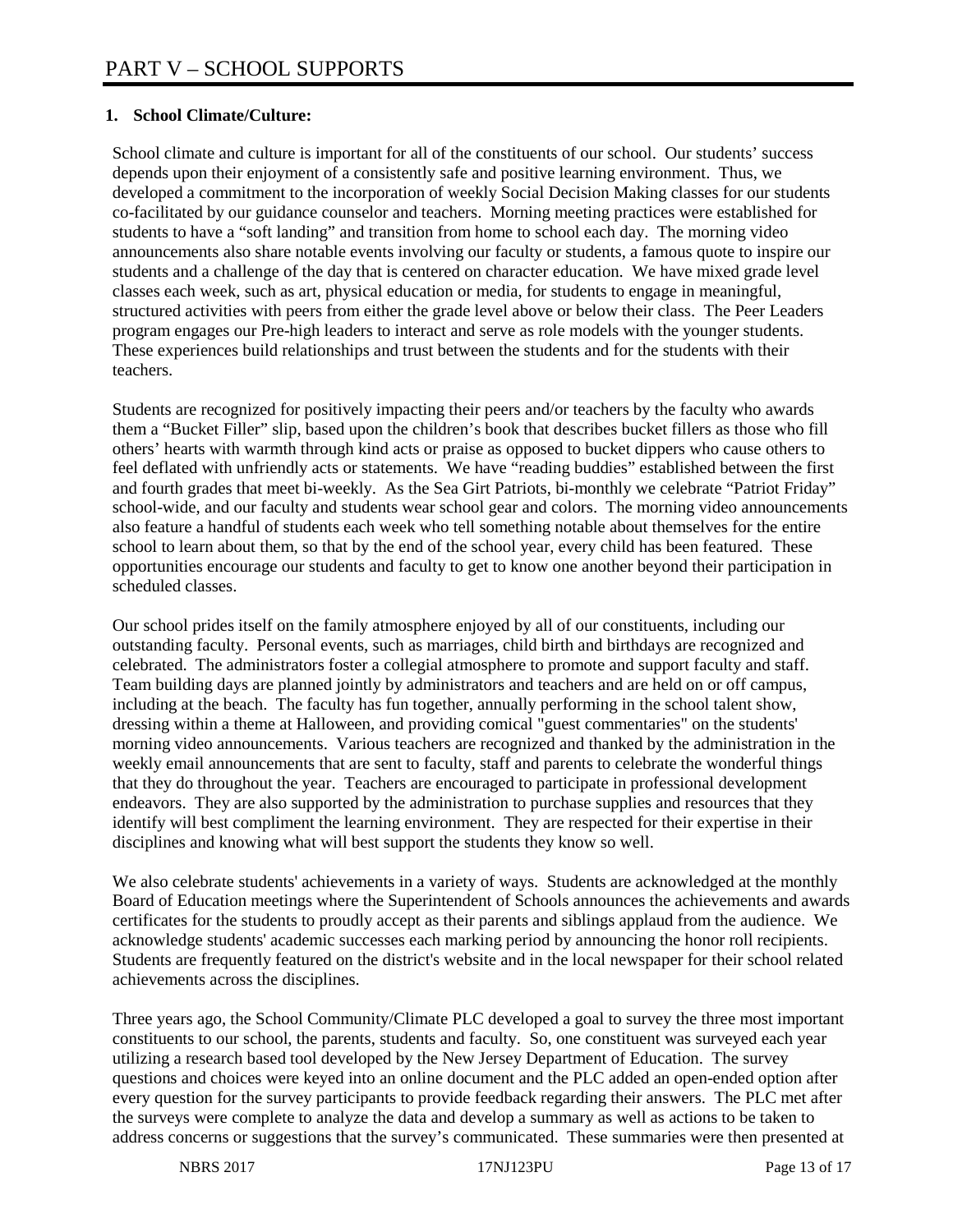faculty and Board of Education meetings. The Board of Education also recently engaged in a school culture audit by coordinating independent evaluators to interview community members, parents and faculty members, analyze the information and make recommendations for the school. Finally, a consultant from the statewide School Board Association facilitated the process this school year for developing a five-year strategic plan for the school district. The opportunity to participate in this process was widely advertised and the committee was comprised of community members, administrators, faculty and Board of Education members. Anyone that wished to participate was invited to be a part of this important process to develop the four main goal areas, including student success, fiscal/finance/facilities, community engagement and school climate/culture. The next step is for our faculty and administration to develop action plans to implement the vision and goals developed in the Strategic Plan which will cover the next three to five years.

#### **2. Engaging Families and Community:**

The student management system is actively utilized by all teachers and maintains students' grades, completion of assignments, disciplinary infractions, progress reports and report cards that parents may access at any time. An online testing calendar in our student management system is regularly updated by the Pre-high teachers for our parents of middle school students. Additionally, notifications are sent electronically to parents that opt to be notified in particular areas. The district's website serves as the best resource for parents and the community regarding programs, announcements and means of communication with school personnel. All of the teachers update their webpages regularly. We have a school app for parents to download and utilize on their mobile devices. The school administration compiles and sends announcements and flyers electronically to parents every Tuesday and Friday. Additionally, there is a sign in front of the school which lists the dates for upcoming events. The Pipeline newsletter is mailed to all residents of our community twice annually to keep our neighbors informed about the achievements of our students and opportunities to participate in activities in our school.

In addition to progress and report cards every quarter, parent conferences are scheduled annually in the fall for all families. In addition, parents are invited into the classrooms to view lessons during American Education Week. There is an open door policy that encourages parents to confer with teachers regarding student performance. Parents may use voicemail and email to communicate directly with the teachers and administrators. The Superintendent hosts open agenda meetings quarterly for parents and attends all Parent-Teacher Organization (PTO) meetings. Parent workshops are facilitated by administrators, faculty or consultants both during the day and in the evening. These workshops have included PARCC Parent Nights, Best Practices for Supporting Your Child's Homework, Cyber-safety, Using Google Apps for Education, and Apps to Support Your Child's Education. Whenever possible, we try to engage the parents in learning through hand-on experiences, so we will host these programs in the Technology Lab, provide devices for parents to use during the workshop or have students present to work with the adults to facilitate an experience that we are teaching to the parents that they have mastered through practice in school. We have conducted parent surveys to solicit their feedback in the topics for future parent workshops.

Parents and community members are invited into the school to events during the year. All grade levels perform on the stage each year for parents and community members to enjoy. Class parents help facilitate classroom celebrations and art enrichment several times per year. The PTO is very active and frequently coordinates activities to involve our students, faculty and families throughout the year. The PTO also demonstrates their support of professional development activities and innovative classroom projects though mini-grants to the teachers. The Sea Girt Education Foundation is comprised of administrators, parents and community members that meets to coordinate large scale projects to support the educational program of our students. The Sea Girt Boosters Program hosts dozens of programs annually to involve our students and children from the larger community in sports and activities to benefit the children and raise funds to support the school. The Board of Education, PTO, Educational Foundation and Boosters work hand-inhand to support a well-rounded experience for our students and inclusivity of our school community.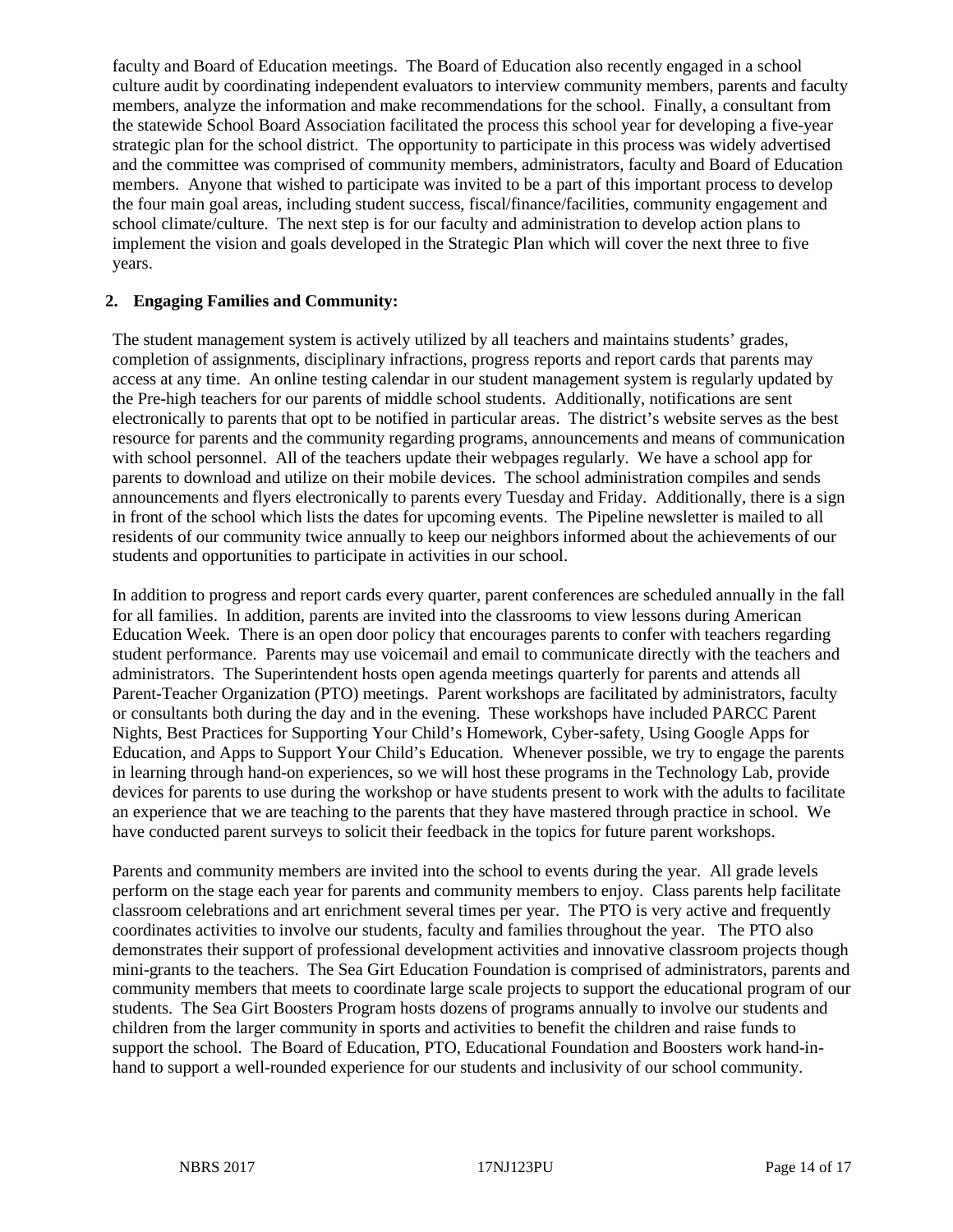#### **3. Professional Development:**

The professional development program, formulated by the Professional Development Committee through surveys and administrative input, provides a stimulating work environment and meets the educational needs of our students by keeping staff abreast of current educational trends. District objectives and student performance data are shared with teachers at the beginning of the school year and discussed at faculty and team meetings throughout the year.

The district provides an on-going plan for professional development activities including in-district language arts professional development and participation in a tri-district cooperative Professional Learning Community (PLC) for balanced literacy that meets minimally six times throughout the year. Since our school has one class at each grade level, this cross-district PLC promotes collaboration and professional conversation with grade level peers.

Our district has several PLCs that our faculty are part of. These PLCs meet a minimum of quarterly and their work is shared at the monthly faculty meetings with the greater staff. Our PLCs include a Data Team, Green Team, Local Professional Development Committee, Technology Integration Committee, School Safety/Character Education Team, School Community/Climate Committee as well as Primary, Intermediate and Pre-high Teams comprised of subject area and specialist teachers. All teachers are participants on a minimum of two PLCs, and many choose to be on more.

Teachers are supported to attend district funded workshops and conferences related to their areas of subject matter responsibility sponsored by the New Jersey Department of Education, local or national organizations or regional experts. The district is a member of the county professional development consortium and the county curriculum consortium. The administration shares relevant research or subject matter information for professional conversation. Faculty in-service days and monthly faculty meetings are dedicated to include professional development. Our faculty regularly turn-keys information learned to their colleagues in either team meetings or at faculty meetings. Content area teachers at the middle school level have also presented workshops for teams of teachers specific to their discipline. Finally, our faculty is encouraged to pursue advanced degrees at the university level related to their job responsibilities. As a result of our dedication to the professional growth of our faculty and administration, our students remain enthusiastic about learning and continue to perform extremely well in the classroom and on the state and national assessments.

#### **4. School Leadership:**

Sea Girt Elementary School's administrators, faculty, students, parents and community members all work together to lead to our success. High expectations among all the stakeholders contributes to the shared dedication and commitment to providing the highest quality, comprehensive educational program for our students.

The school's instructional leadership team is comprised of a Superintendent/Principal/Curriculum and Instruction Leader, a Supervisor of Student Services/Director of Special Education/Gifted and Talented/Supplemental Education/Testing Coordinator, a Part-time Business Administrator through a shared-service with a neighboring district, and three Team Leaders; primary, intermediate and pre-high. We actively engage in a shared leadership approach, with regularly scheduled meetings with the Team Leaders and administrators. The Team Leaders host monthly meetings with their teams that include administrators.

PLCs include administrators, teachers and support staff that meet at least quarterly. These meetings include agenda setting, development of minutes and collaboration among the teams, by way of Google Classrooms established by the Team Leaders or Administration and faculty meetings. All of this collaboration and communication is centered on student achievement. For example, the School Data Team has several members with time built into their weekly schedules to analyze and discuss student data then report out to individual or groups of faculty members with timely information to impact the instruction of the students that are currently enrolled in their classes. This commitment ensures our students success throughout the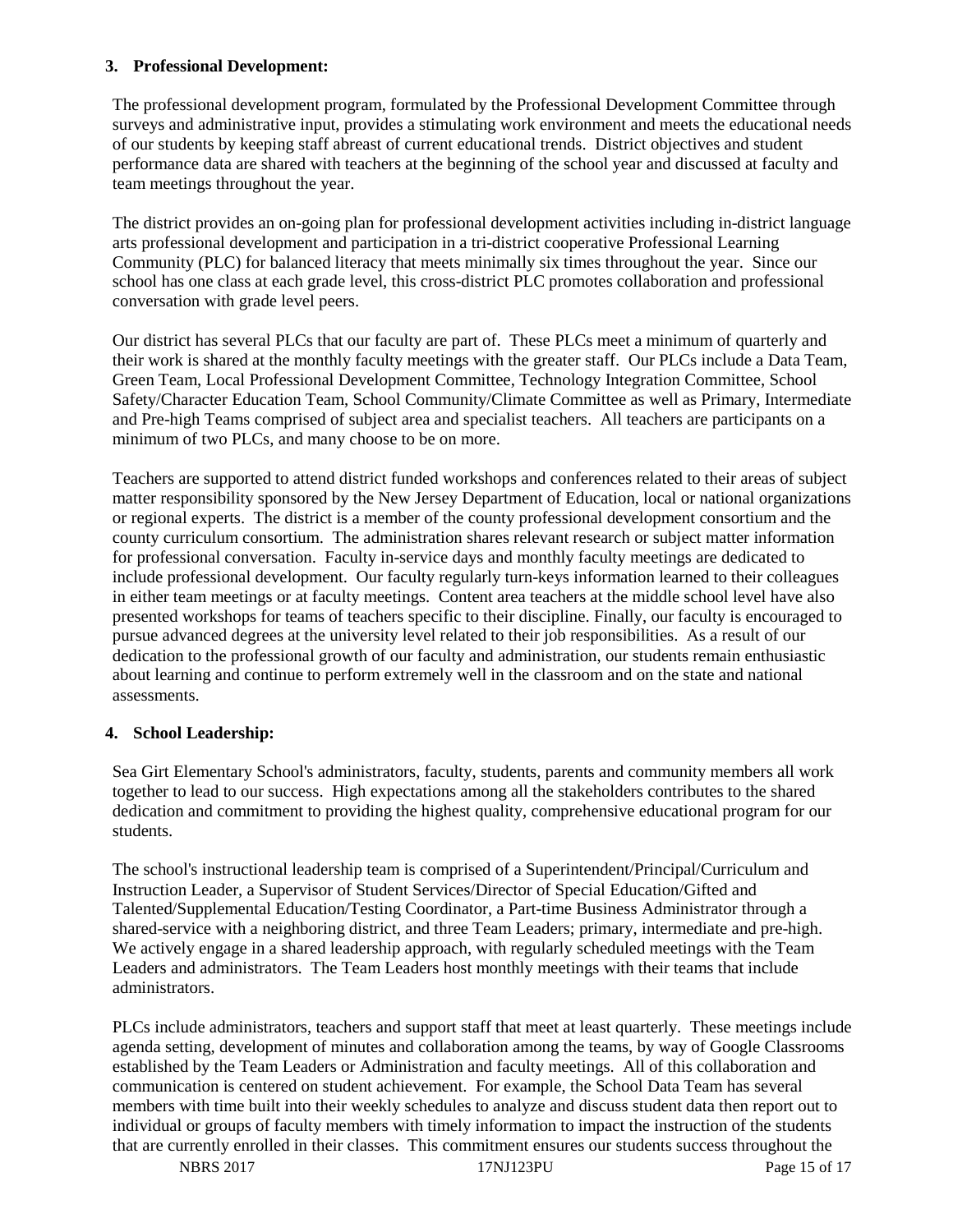year.

Students also contribute as leaders within our school. The Peer Leaders focus on building school spirit and mentoring younger students to develop scholarly habits and build their character. Through consensus building, they identify philanthropic organizations to raise awareness and funds for. The local Boys and Girls Club and Monmouth County Food Bank have frequently been identified by our student leaders to support. We have brought in representatives from those organizations to speak to our students and faculty about the important services they provide and why our students' efforts make a difference. The eighth grade class has elected officers that participate in making decision regarding school activities. The Safety Patrol is comprised of pre-high student leaders that turn-keys public safety information to our students as well as serve to monitor the safety of students as they arrive to school each day. These leadership roles help student gain confidence, responsibility and leadership skills.

The PTO, Educational Foundation and Boosters Club are the final extension of our leadership team. A collaborative spirit of mutual respect and enthusiasm for our students' development and achievements exists between our school administrators, teachers and leaders of these organizations. These groups host several meetings throughout the year to identify ways to support the educational experience for our students. They support field trips and assembly programs that enrich the curriculum to provide experiences for the children and foster real-world connections to their learning. They engage the parents and larger community in identifying activities or projects to enrich our students' enthusiasm for learning and overall achievement.